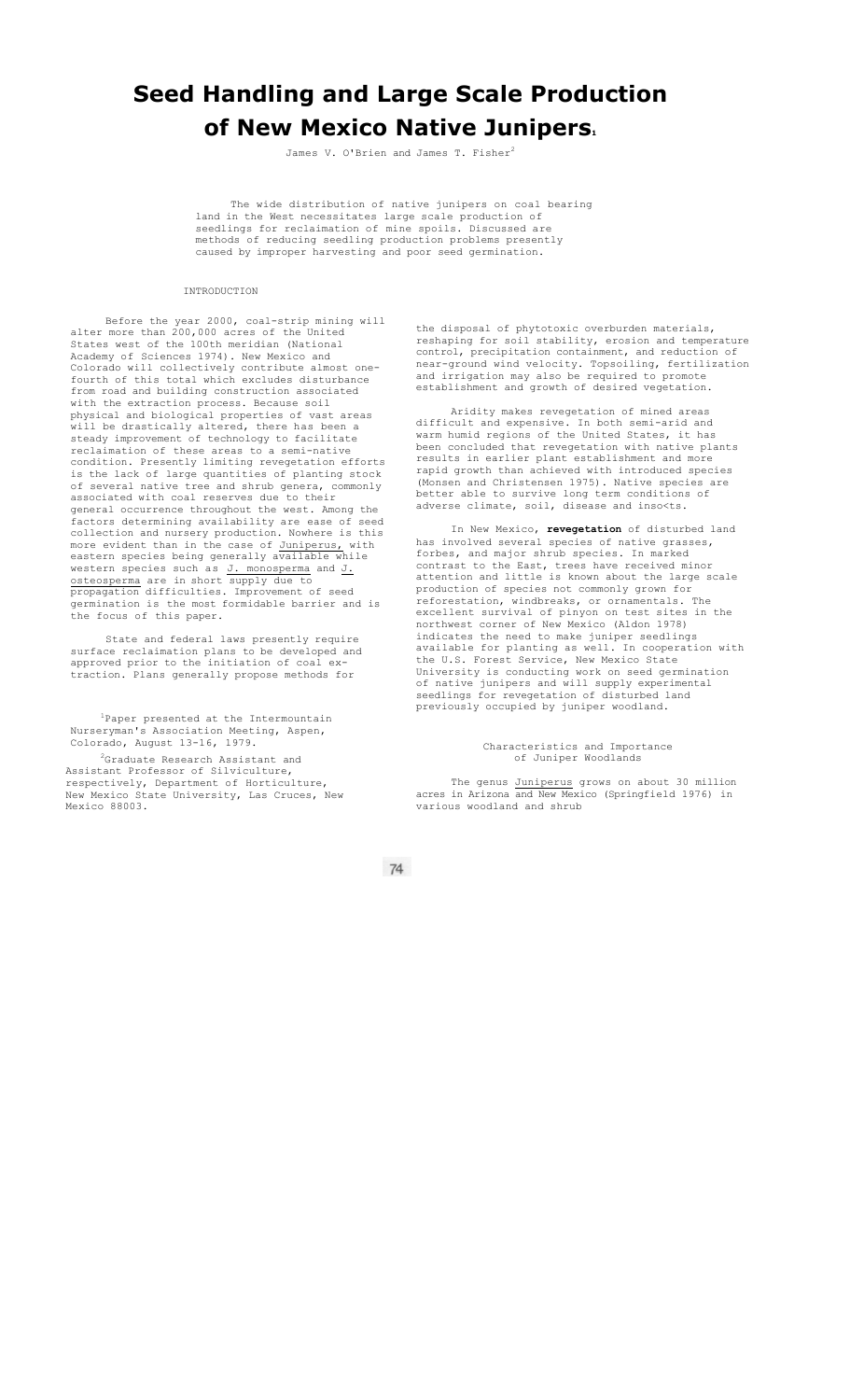communities. Junipers are found from 3,000 to 8,000 (915-2439 m) feet on various types of soil with climax stands predominately on rocky ridges and shallow soil and with seral stands frequenting deeper valley slopes (Burkhardt and Tisdale 1976). Characterized by heat and drought resistance, junipers are tolerant of extremely poor, dry soil (Parker 1969). Pinyon-juniper woodlands provide erosion protection, shelter for wildlife and domestic stock, and wood for furniture, fence posts, fuel, and charcoal.

In the last hundred years much effort has been directed towards the control and eradication of pinyon-juniper woodlands due to their alleged encroachment upon range and pasture lands. Often blamed for this spread are overgrazing and lack of range fires (Johnson 1962). Indiscriminate eradication should be avoided since in addition to the uses mentioned junipers have been shown to aid soil fertility and to provide habitat for the growth of early spring grasses (Burkhardt and Tisdale 1969, Clary 1973). Control in areas of poor, shallow or stoney soils, or on slopes greater than 15 percent have resulted in only limited improvement of herbage production and an increase in erosion (Short and McCulloch 1977). Where chemical inhibition of grasses by juniper litter is of concern, tree density should be considered before control since the inhibitory effect is only concentrated on litter covered areas (Jameson 1966).

In northwestern New Mexico, J. monosperma and J. osteosperma occur from approximately 5,500 to 7,000 feet (1677-2143 m). From the southern Colorado and New Mexico border, J. osteosperma extends approximately 38 miles into San Juan and Rio Arriba counties. It is also found at several Rio Arriba counties. It is also found at several<br>points along the Arizona and New Mexico border.<br>Distributed throughout New Mexico,  $J$ . monosperma Distributed throughout New Mexico, J. monosperma occurs 16 miles south of Bloomfield in the northwest corner of the state.

J. osteosperma and J. monosperma are morphologically similar evergreen arborescent shrubs or small trees usually less than 25 feet (7.6 m) tall with gray fiberous and shreddy bark. These species identified in the field by several characteristics: J. osteosperma is usually monoecious, has a leathery berry 1/4 to 1/3 inch (0.6-0.8 cm) in diameter and most often has a single trunk. J. monosperma is dioecious, has a succulent berry with a 1/8 to 1/4 inch (0.3-0.6 cm) diameter and commonly has a multiple trunk.

Juniper Seed Production and Germination

Juniper seed production begins when trees are 10 to 20 years old. Flowering occurs from

January to June and fruit are formed by the fusion of the fleshy female flower into an indehiscent strobilus commonly called a "berry" (Johnsen and Alexander 1974). Depending upon location and climate, J. monosperma fruit generally mature in August of their first year and change from green to dark blue or purple as ripening occurs. Fruit of  $J$ . osteosperma mature in September of their second year changing from green to brown or copper (Johnsen and Alexander 1974). Ripening of juniper berries in New Mexico coincides with the arrival of several species of migratory birds and other forms of wildlife which consume and disperse the seeds (Salomonson 1978).

J. osteosperma and J. monosperma seeds require stratification treatments before germination will occur. In the case of J. monosperma, cold stratification is required for necessary physiological changes of the embryo to occur, possibly in association with the respiratory enzyme system or the formation of a germination promoter. (Pollock and Olney 1959, Johnsen and Alexander 1974). J. osteosperma seeds must undergo both physiological and morphological changes before germination. Warm stratification must therefore precede cold treatments to complete maturity and initiate microbial decomposition of the seedcoat (Krugman et al. 1974).

Time required for stratification and germination of juniper seeds is from 1 to 8 months, depending on species and physical or physiological changes required. Seed stratification requires careful preparation and maintenance of the seed to avoid mold and overheating and, finally, separation of seed and medium. In spite of these efforts poor germination energy and capacity are commonly observed by nurserymen.

Seedling production may be more feasible if the time required for seed stratification is reduced and germination improved. This may be possible through the use of hydrogen peroxide and various exogenous hormones. Hydrogen peroxide (H202) has been shown to improve germination of Douglas fir and loblolly pine seeds (Stein 1965, Mexal 1975). Decomposition of hydrogen peroxide has been shown to be involved in respiratory oxidation and stimulates germination of dormant seeds lessening stratification requirements (Hendricks and Taylorson 1975). It is well documented that gibberellic acid (CA), applied exogenously, acts as a primary stimulus for germination and induces some of the same physiological responses initiated b' stratification (McDonough 1976). Kinetin overrides abscisic acid inhibition, and in combination with GA, may partially substitute for stratification requirements and increase germination.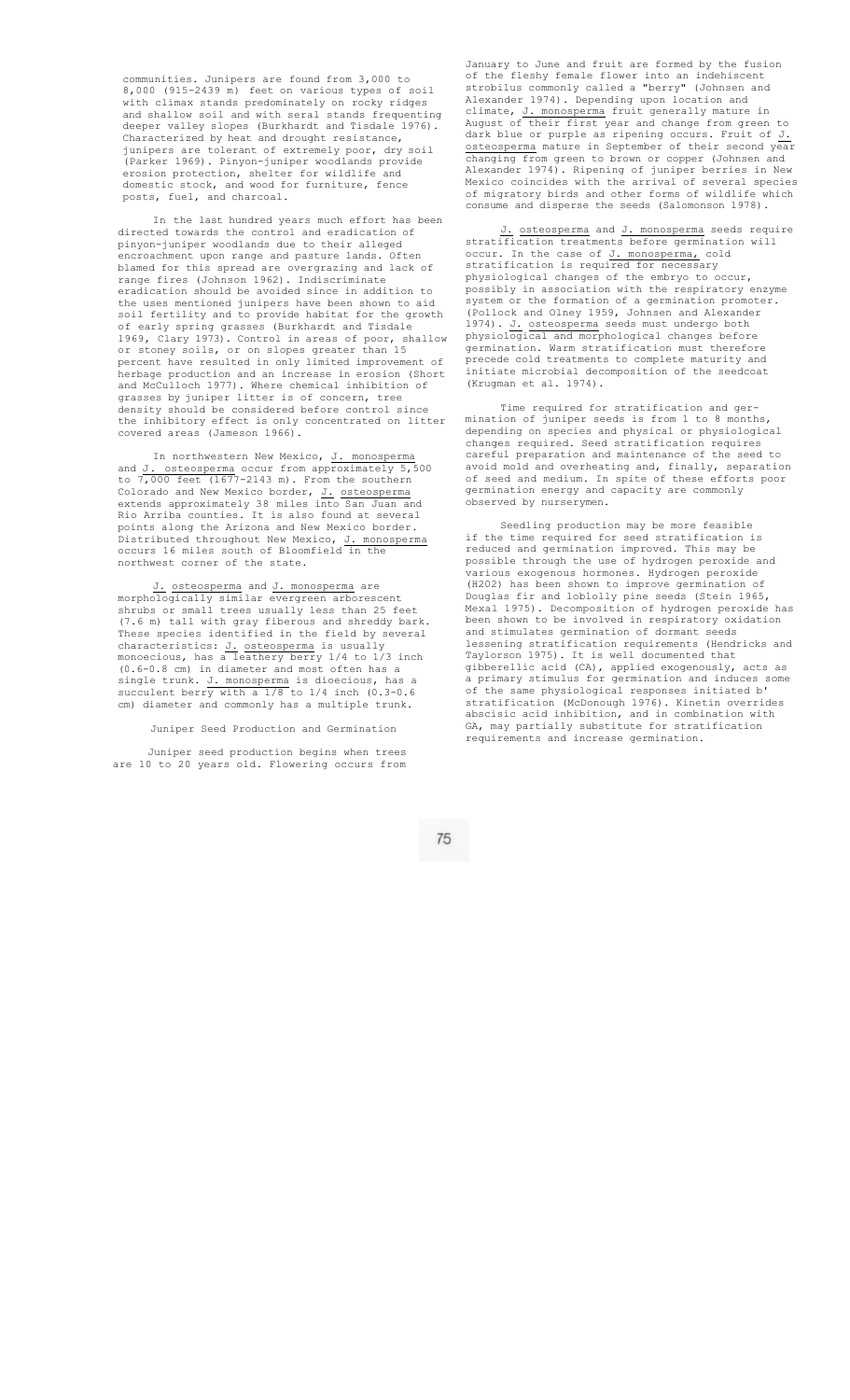Recommendations for Seed Harvest, Germination and Seedling Production

Juniper nursery beds are often plowed under following poor and sporadic seed germination. The ornamental industry relies heavily on the rooting of cuttings to avoid the expense of such failures. It is highly probable that seed germination can be greatly improved by developing optimum stratification treatments and seed harvest schedules. Our research will focus on these areas in addition to prestratification hormonal applications of GA, kinetin and  $H_2O_2$ . Based on servations and research completed thus far several recommendations can be made:

Juniper seeds were collected in September and November of 1978 and January 1979 from seed zones 510, 520, and 610 (Schubert and Pitcher 1973). Observations of seed loss in late fall from animals and insects indicate a need for early harvest.

Large seed crops of J. osteosperma are produced every two years and mature in the fall of their second year. To avoid collection of immature seed, harvest should be delayed until years when the majority of seeds are mature. Purple berries of this species should be avoided as they have been observed to contain necrotic embryos.

Recommended methods of seed harvest include flailing, stripping and rubbing. Rolling the berries back and forth between gloved hands appears to be the most effective method for removing them from branches. The berries are allowed to fall into a box hanging from the waist and are separated from coarse debris by shaking the box to bring debris to the top. Berries are then placed in plastic bags and labeled according to species, tree, location, date, slope, and aspect and are stored in Styrofoam coolers for several days following harvest before cleaning.

Seed cleaning is accomplished through maceration of the fruit in a blender controlled at low speed with a rheostat using a method similar to that described by Van Haverbeke and Banhart (1978). The rheostat obviates the need for replacement of blender blades with rubber strips and permits better control. J. osteosperma berries are macerated for approximately 4 to 5 minutes whereas the more succulent J. monosperma berries require less than three minutes. Seed coats are extremely hard but may be damaged if the blender is operated at high speed. Water floatation removes berry pulp, leaf debris, and the lighter empty seeds. Seeds are stored at 3°C in polyethylene bags following air drying at room temperature for 48 hours. Other cleaning methods which have been recom

mended involve soaking the seeds in lye, the use of a Dybvig separator, and separation by screening (Stein et al. 1974).

Six and one-half pounds of J. monosperma berries yield one pound of cleaned seed, at an average of 18,300 seeds per pound. Four pounds of J. osteosperma berries will yield one pound of seed at 5,000 seed per pound.

Before stratification, seeds should be soaked in water 48 hours or until fully imbibed (Johnsen 1962). Seeds may be placed in either a slightly moist medium or in plastic bags without medium provided they are kept moist. Treatments in plastic bags should be opened and turned occasionally to permit air exchange and to check heat and moisture content. Although some germination will occur without treatment, J. monosperma seeds require stratification at 3°C for 30 to 90 days. J. osteosperma seeds require 90 to 120 days of stratification diurnally alternating at 20° and 30°C followed by the same time at 3°C. Seeds should be sown immediately after stratification (Johnsen and Alexander 1974).

J. monosperma seeds stratified three months<br>and germinated at 20<sup>0</sup> -30°C alternating resulted in 29 percent germination after 50 days. Temperatures of 15° and 10°C during germination resulted in an average of 30 and 18 percent and required 62 days to achieve this capacity. Expected germination capacity of <u>J. osteosperma</u> seed stratified 7 months<br>is 8 to 49 percent after 70 days at 20<sup>0</sup> -30°C (Johnsen and Alexander 1974).

An alternative to stratification is to sow seed directly in the ground after cleaning with germination expected one to two springs after planting. Seeds should be mulched and kept moist until germination.

At present, seedlings of J. monosperma and J. osteosperma are being grown at the Mora Research Center in 9-cu.-in. RL tubes. A 2:1 (V/V) peatvermiculite mixture is used with complete N, P, K and micronutrient fertilizer. Temperatures in the greenhouse range from 24 $^{0}$ to 27°C during the day and 16°C at night. Photoperiod is artificially extended by incandescent lights, switched on for one minute of each 15minute period. Growth is greatly accelerated under these greenhouse conditions and is expected to be 3 to 4 times faster than observed outdoors.

## Literature Cited

Aldon, E. F., 1978. Reclamation of coal-mined land in the Southwest. Jour. Soil and Water Conserv. 33 (2):75-79.